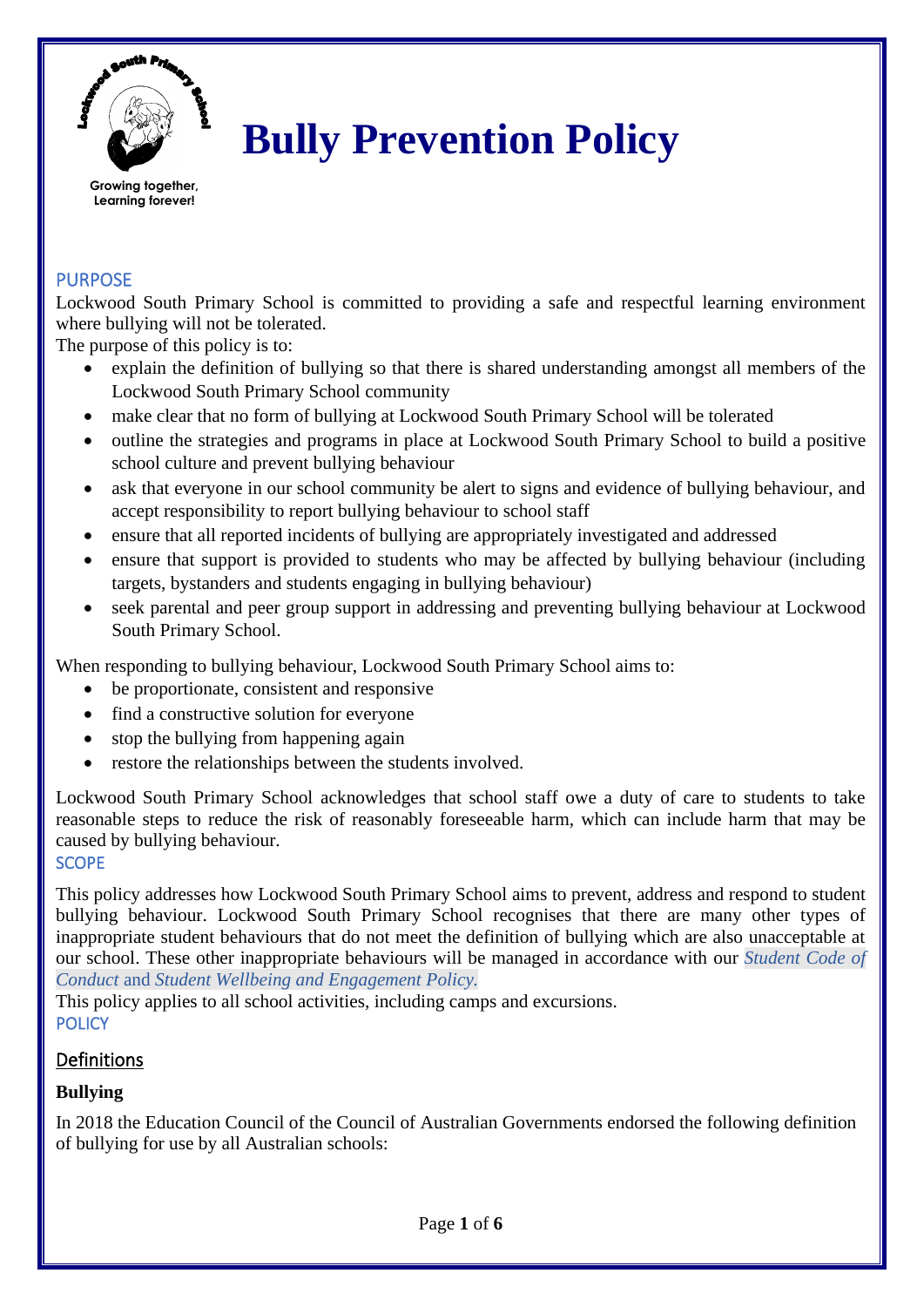*Bullying is an ongoing and deliberate misuse of power in relationships through repeated verbal, physical and/or social behaviour that intends to cause physical, social and/or psychological harm. It can involve an individual or a group misusing their power, or perceived power, over one or more persons who feel unable to stop it from happening.*

*Bullying can happen in person or online, via various digital platforms and devices and it can be obvious (overt) or hidden (covert). Bullying behaviour is repeated, or has the potential to be repeated, over time (for example, through sharing of digital records)*

*Bullying of any form or for any reason can have immediate, medium and long-term effects on those involved, including bystanders. Single incidents and conflict or fights between equals, whether in person or online, are not defined as bullying.*

Bullying has three main features:

- It involves a misuse of power in a relationship
- It is ongoing and repeated, and
- It involves behaviours that can cause harm.

Bullying can be:

- 1. *direct* physical bullying e.g. hitting, tripping, and pushing or damaging property.
- 2. *direct* verbal bullying e.g. name calling, insults, homophobic or racist remarks, verbal abuse.
- 3. *indirect* bullying e.g. spreading rumours, playing nasty jokes to embarrass and humiliate, mimicking, encouraging others to socially exclude a person and/or damaging a person's social reputation or social acceptance.

*Cyberbullying* is direct or indirect bullying behaviours using digital technology. For example via a mobile device, computers, chat rooms, email, social media, etc. It can be verbal, written and include images, video and/or audio.

#### **Other distressing and inappropriate behaviours**

Many distressing and inappropriate behaviours may not constitute bullying even though they are unpleasant. Students who are involved in or who witness any distressing and inappropriate behaviours should report their concerns to school staff and our school will follow the linsert name of relevant policies here e.g: Student Wellbeing and Engagement Policy/Student Engagement Policy/Code of Conduct].

*Mutual conflict* involves an argument or disagreement between people with no imbalance of power. In incidents of mutual conflict, generally, both parties are upset and usually both want a resolution to the issue. Unresolved mutual conflict can develop into bullying if one of the parties targets the other repeatedly in retaliation.

*Social rejection or dislike* is not bullying unless it involves deliberate and repeated attempts to cause distress, exclude or create dislike by others.

*Single-episode acts* of nastiness or physical aggression are not the same as bullying. However, single episodes of nastiness or physical aggression are not acceptable behaviours at our school and may have serious consequences for students engaging in this behaviour. Lockwood South Primary School will use its Student Wellbeing and Engagement Policy to guide a response to single episodes of nastiness or physical aggression.

*Harassment* is language or actions that are demeaning, offensive or intimidating to a person. It can take many forms, including sexual harassment and disability harassment. Further information about these two forms of harassment, including definitions, is set out in our Inclusion and Diversity Policy [NOTE: please see the [template Inclusion and Diversity Policy](https://edugate.eduweb.vic.gov.au/edrms/keyprocess/cp/SitePages/SchoolPoliciesDetail.aspx?CId=76) on the School Policy Templates Portal. Harassment of any kind will not be tolerated at **Lockwood South Primary School** and may have serious consequences for students engaging in this behaviour. Lockwood South Primary School will use its Student Wellbeing and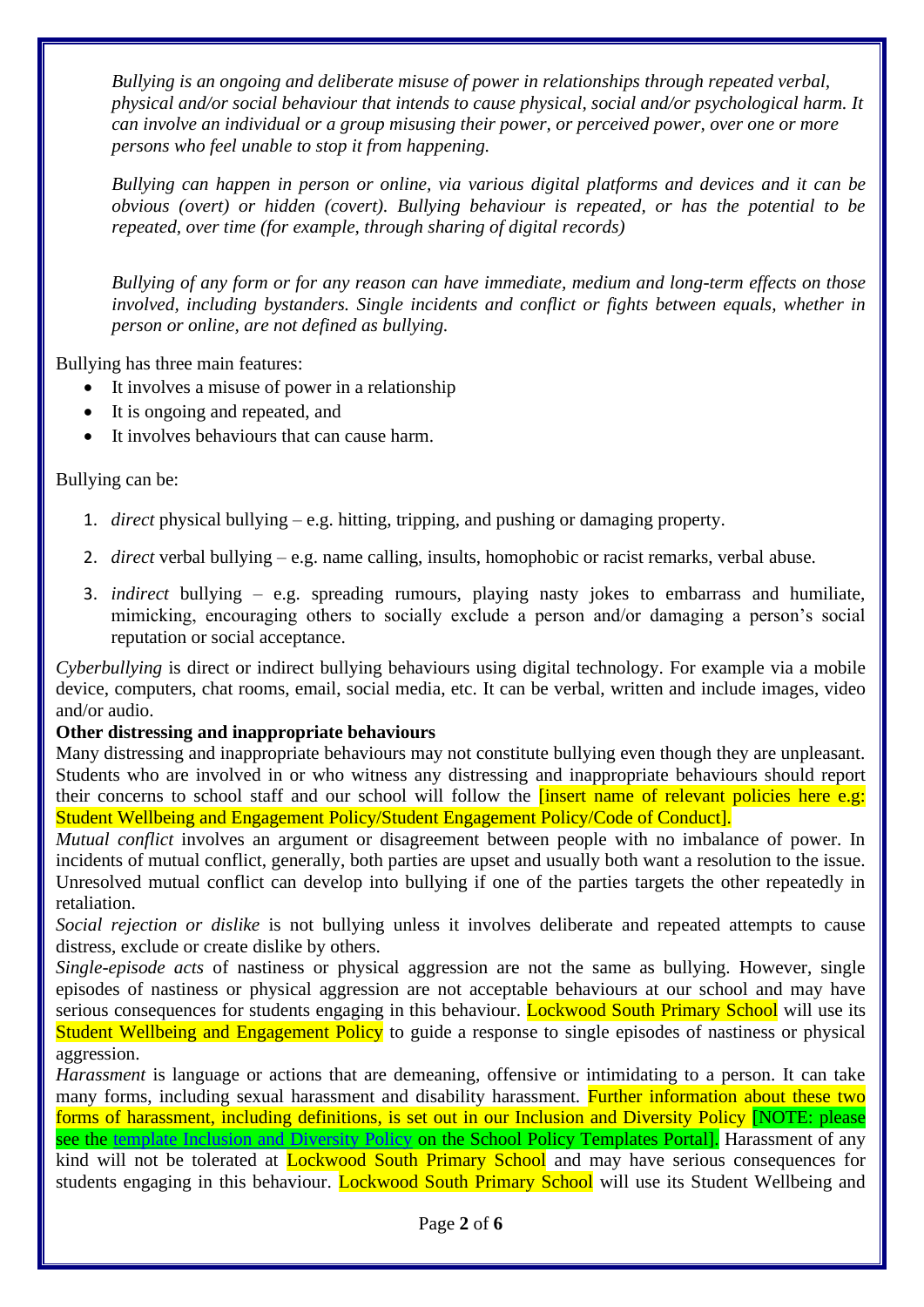Engagement Policy to guide a response to students demonstrating harassing behaviour, unless the behaviour also constitutes bullying, in which case the behaviour will be managed in accordance with this Bullying Prevention Policy.

## **Bullying Prevention**

Lockwood South Primary School has a number of programs and strategies in place to build a positive and inclusive school culture. We strive to foster a school culture that prevents bullying behaviour by modelling and encouraging behaviour that demonstrates acceptance, kindness and respect.

Bullying prevention at Lockwood South Primary School is proactive and is supported by research that indicates that a whole school, multifaceted approach is the most effect way to prevent and address bullying. At our school:

- We have a positive school environment that provides safety, security and support for students and promotes positive relationships and wellbeing.
- We strive to build strong partnerships between the school, families and the broader community that means all members work together to ensure the safety of students.
- Teachers are encouraged to incorporate classroom management strategies that discourage bullying and promote positive behaviour.
- In the classroom, our social and emotional learning curriculum teaches students what constitutes bullying and how to respond to bullying behaviour assertively. This promotes resilience, assertiveness, conflict resolution and problem solving.
- Students are encouraged to look out for each other and to talk to teachers and older peers about any bullying they have experienced or witnessed.

For further information about our engagement and wellbeing initiatives, please see our Student Wellbeing and Engagement policy.

## **Incident Response**

## **Reporting concerns to Lockwood South Primary School**

Bullying complaints will be taken seriously and responded to sensitively at our school.

Students who may be experiencing bullying behaviour, or students who have witnessed bullying behaviour, are encouraged to report their concerns to school staff as soon as possible.

Our ability to effectively reduce and eliminate bullying behaviour is greatly affected by students and/or parents and carers reporting concerning behaviour as soon as possible, so that the responses implemented by Lockwood South Primary School are timely and appropriate in the circumstances.

We encourage students to speak to their teacher. However, students are welcome to discuss their concerns with any trusted member of staff including teachers, wellbeing staff, and leadership.

Parents or carers who develop concerns that their child is involved in, or has witnessed bullying behaviour at Lockwood South Primary School should contact the Principal, **Adam Torney** 54353293

#### **Investigations**

When notified of alleged bullying behaviour, school staff are required to:

- 1. record the details of the allegations in the Sentral student file and
- 2. inform the classroom teacher and school Principal.

The Principal is responsible for investigating allegations of bullying in a timely and sensitive manner. To appropriately investigate an allegation of bullying, the Principal may:

speak to the those involved in the allegations, including the target/s, the students allegedly engaging in bullying behaviour/s and any witnesses to the incidents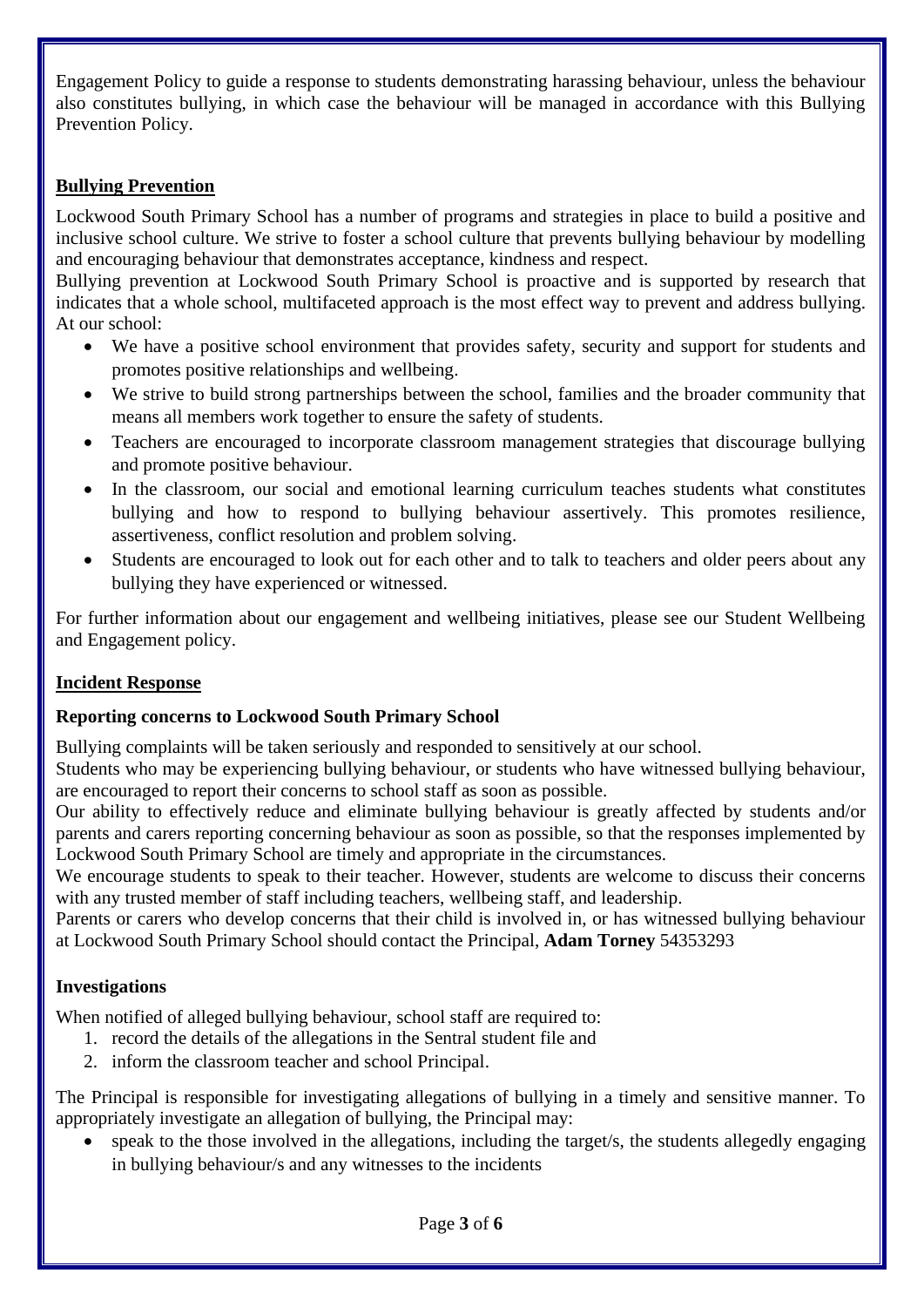- speak to the parents of the students involved
- speak to the teachers of the students involved
- take detailed notes of all discussions for future reference
- obtain written statements from all or any of the above.

All communications with Principal in the course of investigating an allegation of bullying will be managed sensitively. Investigations will be completed as quickly as possible to allow for the behaviours to be addressed in a timely manner.

The objective of completing a thorough investigation into the circumstances of alleged bullying behaviour is to determine the nature of the conduct and the students involved. A thorough understanding of the alleged bullying will inform staff about how to most effectively implement an appropriate response to that behaviour.

Serious bullying, including serious cyberbullying, is a criminal offence and may be referred to Victoria Police. For more information, see: [Brodie's Law.](http://www.education.vic.gov.au/about/programs/bullystoppers/Pages/advicesheetbrodieslaw.aspx)

#### **Responses to bullying behaviours**

When the Principal has sufficient information to understand the circumstances of the alleged bullying and the students involved, a number of strategies may be implemented to address the behaviour and support affected students in consultation with teachers, Department of Education and Training specialist staff etc. There are a number of factors that will be considered when determining the most appropriate response to the behaviour. When making a decision about how to respond to bullying behaviour, Lockwood South Primary School will consider:

- the age and maturity of the students involved
- the severity and frequency of the bullying, and the impact it has had on the target student
- whether the student/s engaging in bullying behaviour have displayed similar behaviour before
- whether the bullying took place in a group or one-to-one context
- whether the students engaging in bullying behaviour demonstrates insight or remorse for their behaviour
- the alleged motive of the behaviour, including any element of provocation.

The Principal may implement all, or some of the following responses to bullying behaviours:

- Offer counselling support to the target student or students.
- Offer counselling support to the students engaging in bullying behaviour
- Offer counselling support to affected students, including witnesses and/or friends of the target student,
- Facilitate a restorative practice meeting with all or some of the students involved. The objective of restorative practice is to repair relationships that have been damaged by bringing about a sense of remorse and restorative action on the part of the person who has bullied someone and forgiveness by the person who has been bullied.
- Facilitate a mediation between some or all of the students involved to help to encourage students to take responsibility for their behaviour and explore underlying reasons for conflict or grievance. Mediation is only suitable if all students are involved voluntarily and demonstrate a willingness to engage in the mediation process.
- Facilitate a process using the Support Group Method, involving the target student(s), the students engaging in bullying behaviour and a group of students who are likely to be supportive of the target(s).
- Implement a Method of Shared Concern process with all students involved in the bullying.
- Facilitate a Student Support Group meeting and/or Behaviour Support Plan for affected students.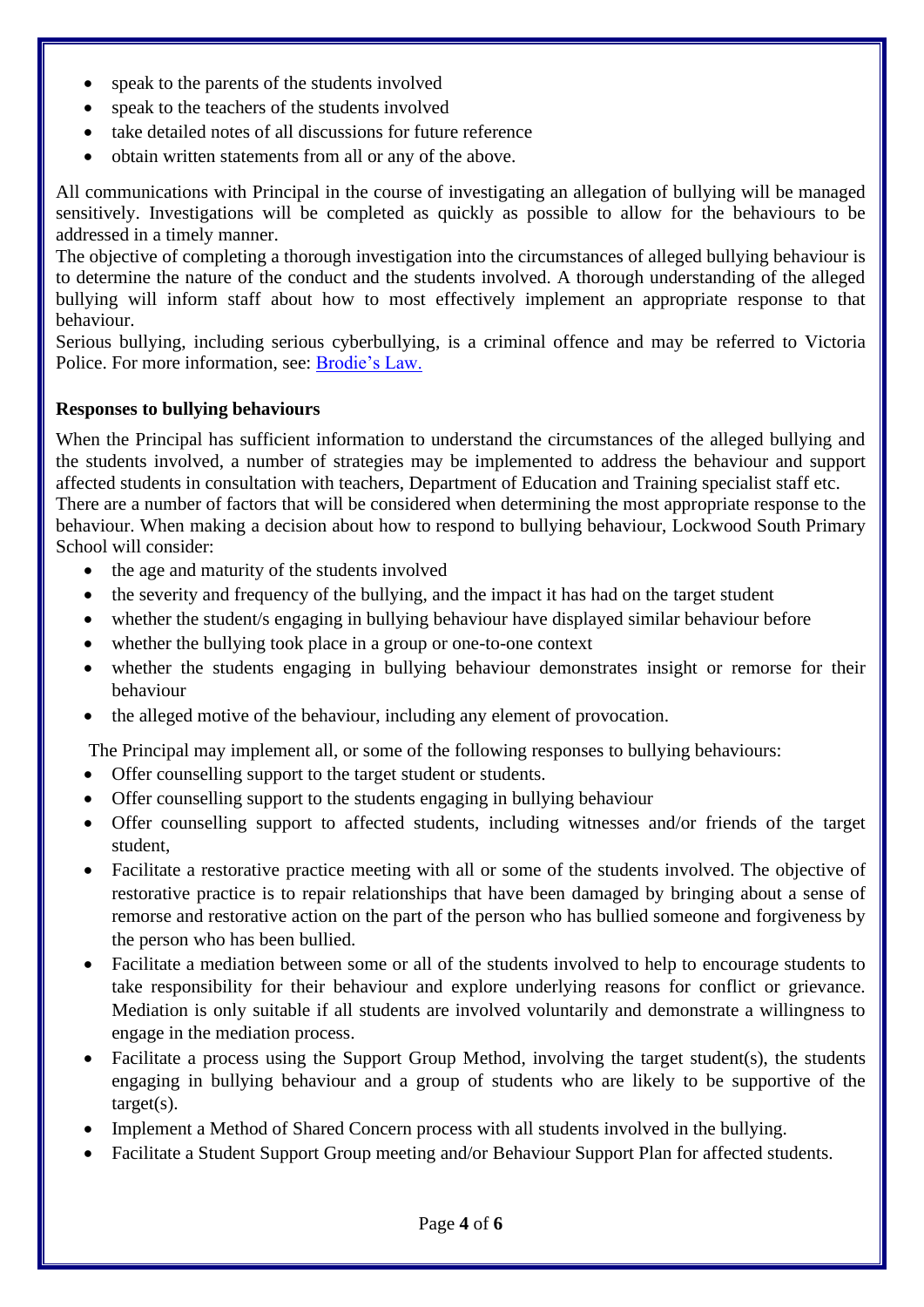- Prepare a Individual Management Plan restricting contact between target and students engaging in bullying behaviour.
- Provide discussion and/or mentoring for different social and emotional learning competencies of the students involved, including resilience programs.
- Monitor the behaviour of the students involved for an appropriate time and take follow up action if necessary.
- Implement year group targeted strategies to reinforce positive behaviours.
- Implement disciplinary consequences for the students engaging in bullying behaviour, which may include removal of privileges, detention, suspension and/or expulsion consistent with our Student Engagement policy, the Ministerial Order on Suspensions and Expulsions and any other relevant Department policy.

Lockwood South Primary School understands the importance of monitoring and following up on the progress of students who have been involved in or affected by bullying behaviour. Where appropriate, school staff will also endeavour to provide parents and carers with updates on the management of bullying incidents.

The Principal is responsible for maintaining up to date records of the investigation of and responses to bullying behaviour.

## **COMMUNICATION**

This policy will be communicated to our school community in the following ways:

- Available publicly on our school's website
- Included in staff induction processes
- Included in our staff handbook/manual
- Discussed at staff briefings/meetings as required
- Made available in hard copy at request.

## **FURTHER INFORMATION AND RESOURCES**

This policy should be read in conjunction with the following school policies:

- Student Wellbeing and Engagement Policy
- Parent Complaints policy
- Duty of Care Policy
- Inclusion and Diversity Policy

The following websites and resources provide useful information on prevention and responding to bullying, as well as supporting students who have been the target of bullying behaviours:

- [Bully Stoppers](https://www.education.vic.gov.au/about/programs/bullystoppers/Pages/default.aspx)
- Kids [Helpline](https://kidshelpline.com.au/)
- [Lifeline](https://www.lifeline.org.au/)
- [Bullying. No way!](https://bullyingnoway.gov.au/)
- [Student Wellbeing Hub](https://www.studentwellbeinghub.edu.au/)
- [Office of the eSafety Commissioner](https://www.esafety.gov.au/)
- [Australian Student Wellbeing Framework](https://studentwellbeinghub.edu.au/educators/resources/australian-student-wellbeing-framework/)

## **EVALUATION**

This policy will be reviewed every 3 years, or earlier as required following an incident or analysis of new research or school data relating to bullying, to ensure that the policy remains up to date, practical and effective.